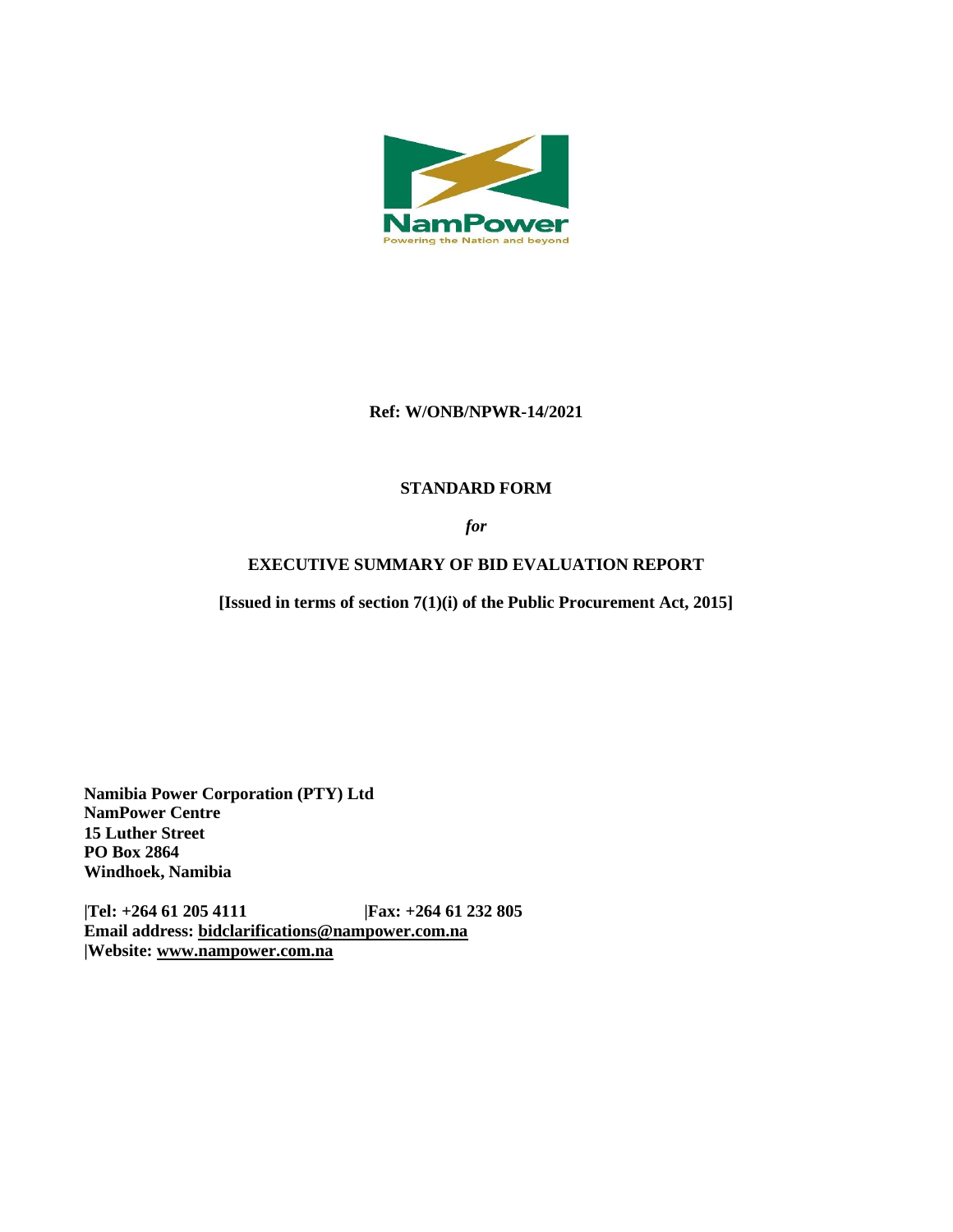#### **Executive Summary of Bid Evaluation Report**

### **Project Title**

#### **Reference number of procurement: W/ONB/NPWR-14/2021**

- 1. **Scope of Contract**: Construction of Shiyambi Substation Civil, Road and Building Works
- 2. **Procurement method used:** Open National Bidding
- 3. **Date of Invitation of Bids**: 16 October 2020
- 4. **Closing date for submission of bids:** 20 November 2020
- 5. **Date and place of opening of bids:** 20 November 2020, NamPower Convention Centre
- 6. **Number of bids received by closing date:** 10
- **7. Responsiveness of bids**

| <b>Bidder's Name</b>              | <b>Pricing at Bid</b> | <b>Responsive or</b> | Reasons why bid is not responsive    |
|-----------------------------------|-----------------------|----------------------|--------------------------------------|
|                                   | <b>Opening N\$</b>    | not                  |                                      |
|                                   |                       | responsive           |                                      |
|                                   |                       | (Yes/No)             |                                      |
| Protecton Engineering Namibia     | 13 685 646.44         | N <sub>o</sub>       | Palladium did not attach             |
| JV Palladium Civil Construction   |                       |                      | BF1-4 written undertaking            |
| Pty Ltd                           |                       |                      | BF1-13 Affirmative Action            |
|                                   |                       |                      | Compliance certificate               |
|                                   |                       |                      | BF1-21: Performance Security         |
|                                   |                       |                      | Undertaking not provided             |
| <b>Capital Technical Services</b> | 12 236 816.48         | N <sub>o</sub>       | BF1-21: Performance Security         |
|                                   |                       |                      | Undertaking not provided             |
| Electrical<br>Hue-Waldt<br>$\&$   | 8 111 182.00          | N <sub>o</sub>       | Failed technical evaluation - Scored |
| Construction                      |                       |                      | 33%                                  |
| <b>ETN Technical Services</b>     | 5 285 618.59          | N <sub>o</sub>       | BF1-21: Performance Security         |
|                                   |                       |                      | Undertaking not provided             |
| Joe Dynamics Investment CC        | 8 835 067.72          | N <sub>o</sub>       | BF1-21: Performance Security         |
|                                   |                       |                      | Undertaking provided copy not        |
|                                   |                       |                      | original                             |
|                                   |                       |                      |                                      |
| <b>Nexus Civil Engineering</b>    | 14 303 015.93         | Yes                  |                                      |
| Premier Construction CC           | 16 741 071.36         | Yes                  |                                      |
| Radial Truss, Deka Consulting &   | 13 074 087.82         | Yes                  |                                      |
| <b>NGC Consortium</b>             |                       |                      |                                      |
| Construction<br>John Namusheshe   | 5 473 320.29          | no                   | BF1-21: Performance Security         |
| <b>Investment CC</b>              |                       |                      | Undertaking not provided             |
| <b>Shivute Construction CC</b>    | 15 094 648.38         | N <sub>o</sub>       | BF1-21: Performance Security         |
|                                   |                       |                      | Undertaking not provided             |

8. Price comparison for bids that are substantially responsive: 3